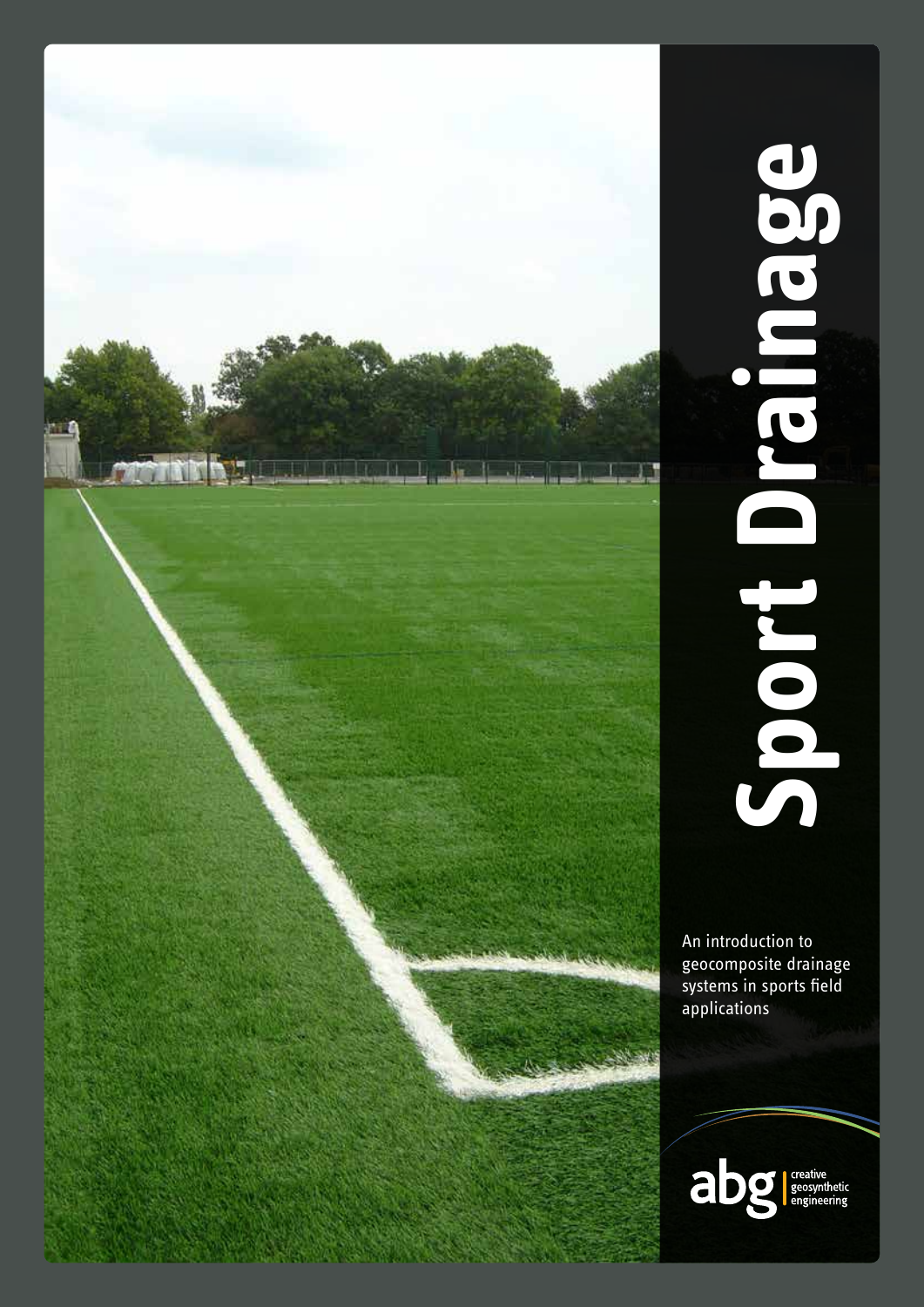# **Synthetic & Natural Grass Sport Pitch Drainage System**

When used in sports field drainage Pozidrain offers many advantages over traditional pipe and gravel systems. It is compatible with natural turf or synthetic grass sport pitch surfaces and provides drainage, separation, reinforcement and capping in one product.

To guarantee effective drainage, all sport playing surfaces should incorporate a drainage layer beneath the backfill material to collect and drain rain water. Using a geocomposite as a drainage layer offers many advantages over traditional stone drainage solutions.

Pozidrain consists of a high performance single cuspated HDPE core with a geotextile filter thermally bonded on both sides to form a highly efficient drainage layer that offers an environmentally friendly alternative to traditional aggregate drainage.

For contaminated sites it is particularly important to provide capping and avoid trenching. Unlike trenches with pipes, Pozidrain covers the whole pitch area and therefore ensures uniform performance with high flow capacity.

When using geocomposites, care should be taken to ensure they are compatible with the backfill material and that they have the hydraulic properties to deliver reliable and sustainable performance.

# **High drainage capacity**

Pozidrain offers high flow capacity that exceeds the flow performance of a 400mm layer of typical drainage stone.

Pozidrain filter fabric pore size is designed to prevent clogging and provide reliable long term performance.

### **Impermeable back**

The core in Pozidrain is formed from impermeable HDPE which, when laid across the entire area, practically prevents water from percolating through to the sub-formation. This helps improve the CBR of the sub-formation for a more stable and consistent playing surface.

During installation, adjacent sheets of Pozidrain SKL are placed with the flat selvedge of the core overlapped and sealed with double sided Abseal butyl tape.

When used on contaminated land Pozidrain SKL provides a capping system to isolate the contamination below and provide a combined drainage sheet and impermeable membrane.

Synthetic grass Shock pad

Stone layer

**Pozidrain** geocomposite drainage & capping layer

Contaminated sub-formation

**Diagram 1**





- Synthetic grass
- Shock pad
- Asphalt layer
- Stone layer

**Pozidrain** geocomposite drainage & capping layer

Contaminated sub-formation

**Diagram 2**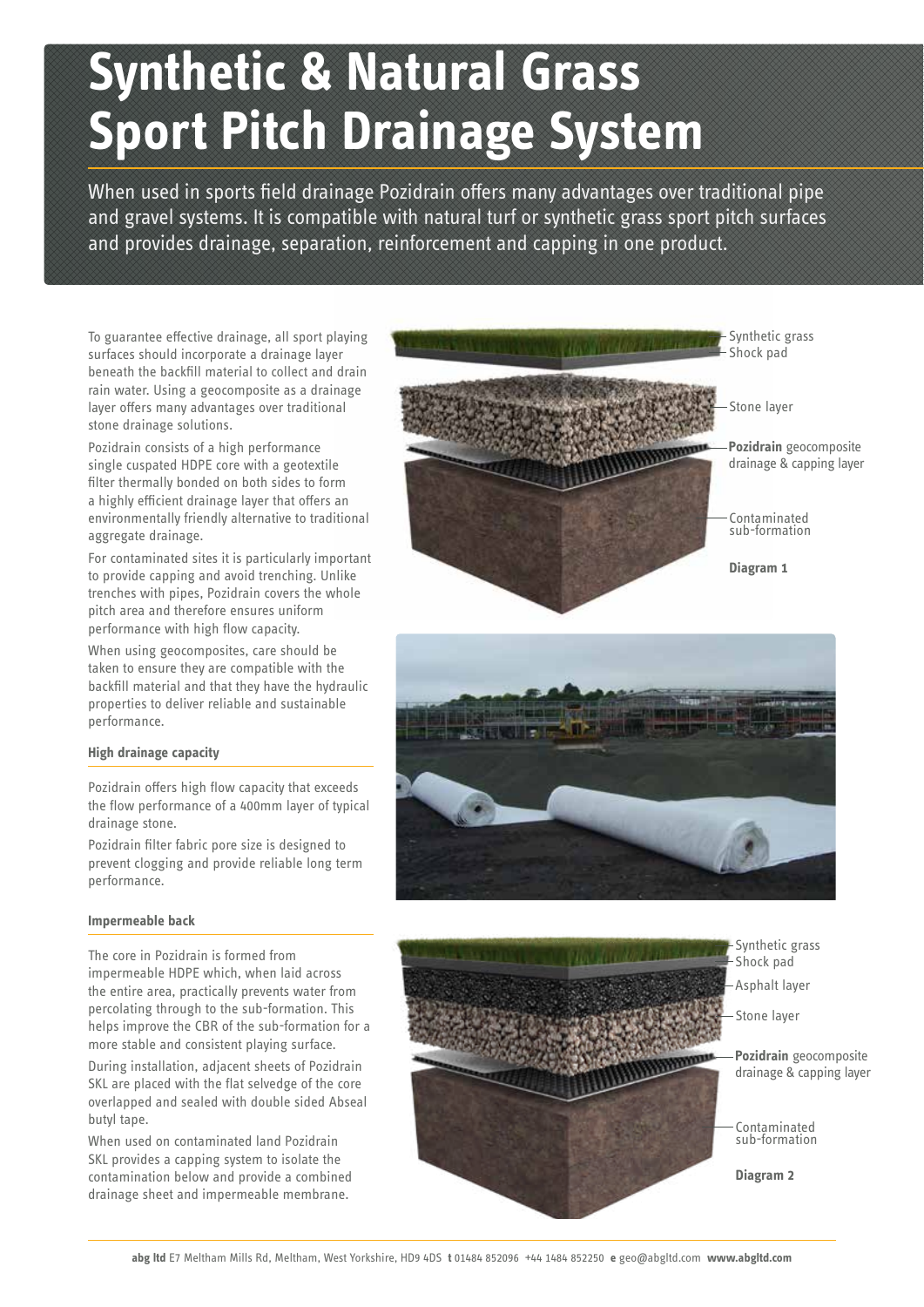### **Separation**

Using Pozidrain provides separation between backfill material and sub-formation, or in case of contaminated land, between clean backfill and contaminated sub-formation.

### **Reinforcement**

The tensile strength of Pozidrain provides reinforcement which can help control differential settlement across the playing surface. It also ensures that loading is spread evenly over the entire area, essential for achieving consistency in sports pitch surfaces.

### **Rapid installation**

Typically Pozidrain is supplied on large 4.4m x 100m rolls for rapid installation across large areas.

Pozidrain virtually eliminates the requirement for trench and pipe drainage systems, further accelerating the construction programme.

## **Chemical resistance**

Pozidrain has been used extensively in waste management applications to provide leachate drainage (prolonged concentrations of aggressive chemicals within the hazardous waste). Therefore it is adequate for capping applications on contaminated land.